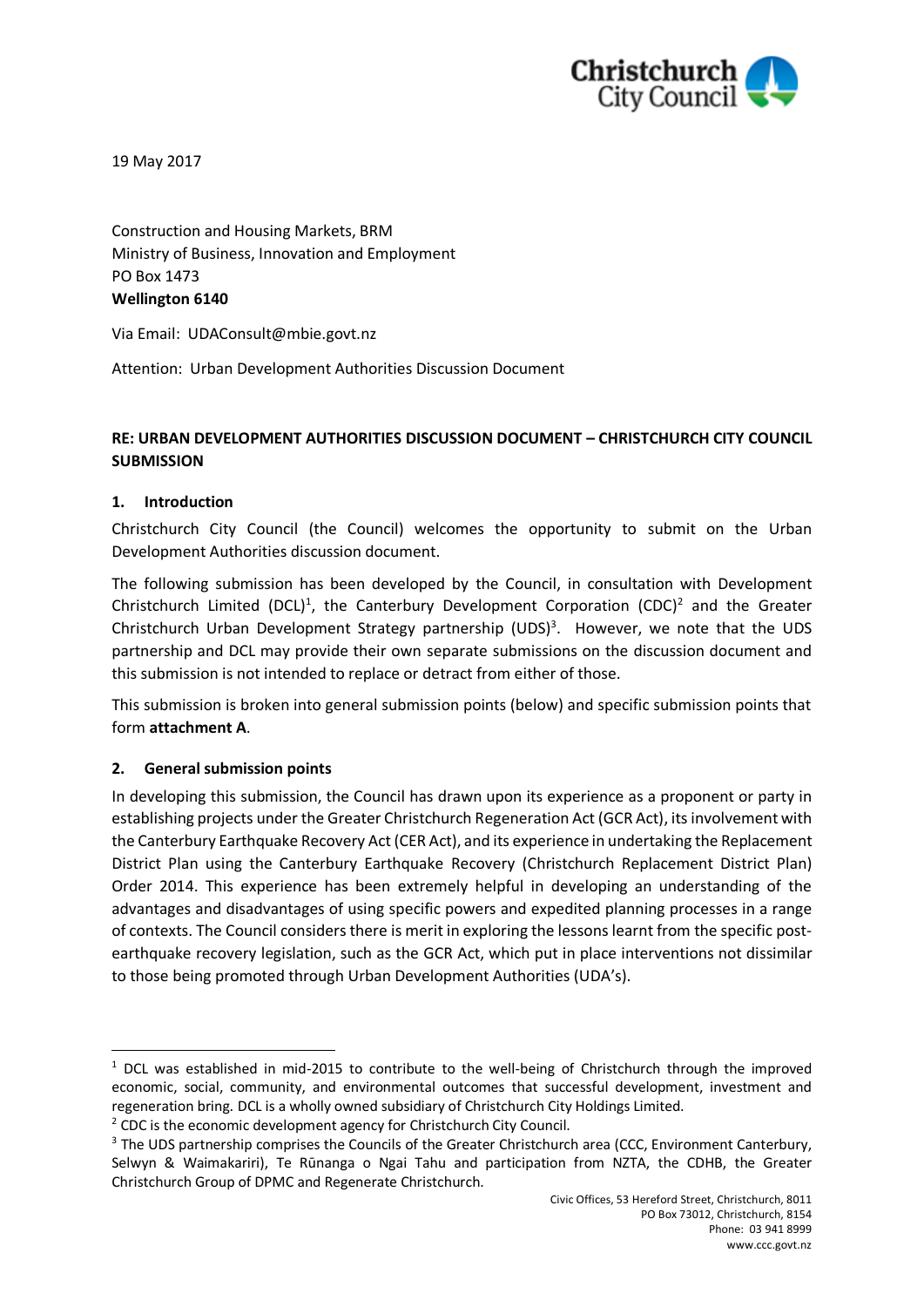

The Council agrees with the Minister in his Foreword that we are entering a new phase of City development involving substantial redevelopment of existing urban areas, and that the issues require specific approaches and institutional arrangements tailored to the circumstances. The UDA proposal recognises this, and is a potential response to several long standing issues that are impeding implementation of development policies and plans.

It is the Council's experience that implementing plans and strategies to produce quality outcomes is challenging without some form of direct public intervention in the development process. Methods to incentivise site amalgamation, fund upfront infrastructure provision and remove other land use related barriers that are prohibiting profitable quality development are seen by the Council as being crucial to the City's future growth and prosperity. The ability for a UDA to offer a range of implementation tools and collaborative processes that will assist in reducing these barriers to development is an important step towards facilitating urban development. To this extent, having a public development vehicle, such as a UDA, is seen by the Council as an important step in dealing with the issues highlighted by the Minister.

However, the Council considers that the term Urban Development Authority does not connote the preferred collaborative approach that is signalled in the document. The Council therefore considers that Urban Development Authorities be renamed Urban Development Partnerships which, the Council considers, better describes the modus operandi needed to improve the four wellbeing's in New Zealand's main urban areas, engage meaningfully with the community, and transform our cities into innovative centres of excellence. We consider the success of the proposed legislation will depend as much on collaborative leadership, building relationships and bringing relevant parties to the table, as it does about power.

The Council sees opportunities for the legislation to support the current institutional arrangements within Christchurch, particularly with DCL. However, with Regenerate Christchurch and Ōtākaro Limited, currently operating in a similar fashion to Urban Development Authorities, albeit under different legislation, UDAs would seem to be superfluous in Christchurch at the present time. Beyond the 'regeneration' projects currently undertaken by Council, Regenerate Christchurch, Ōtākaro Limited and DCL, it is unclear what other potential large scale projects in Christchurch could qualify as being nationally or locally significant and therefore benefit from the use of this toolkit. While the proposed legislation would present Council with options on moving forward with post-earthquake recovery, regeneration and renewal, given the scale of projects envisaged in the discussion document Council may choose not to pursue any projects under the proposed legislation.

An alternative would be for UDAs to be flexible enough to deal with various scaled projects, from Central City revitalisation to small suburban scale renewal projects. However, the funding required for establishing a UDA, is likely to be significant and could deter Council's from embarking on smaller but locally significant renewal projects. This could be resolved by the legislation having a clear purpose and criteria for establishing a project, rather than thresholds, but the key will likely be the availability of 'seed funding'.

The Council notes that there are synergies with the Resource Legislation Amendment Act 2017, subpart 4, Collaborative Planning Process and the opportunities for UDAs to use this mechanism. The legislation should also be more explicit that Part 2 of the RMA takes precedence in preparing development plans. Moreover, the range of powers available to a UDA are broad and enable the users of these powers to circumvent normal RMA processes. As such they should be used sparingly and only in situations where there is a pronounced public benefit that would be unlikely to materialise without the use of these powers. The Council does not support UDA's having consenting powers.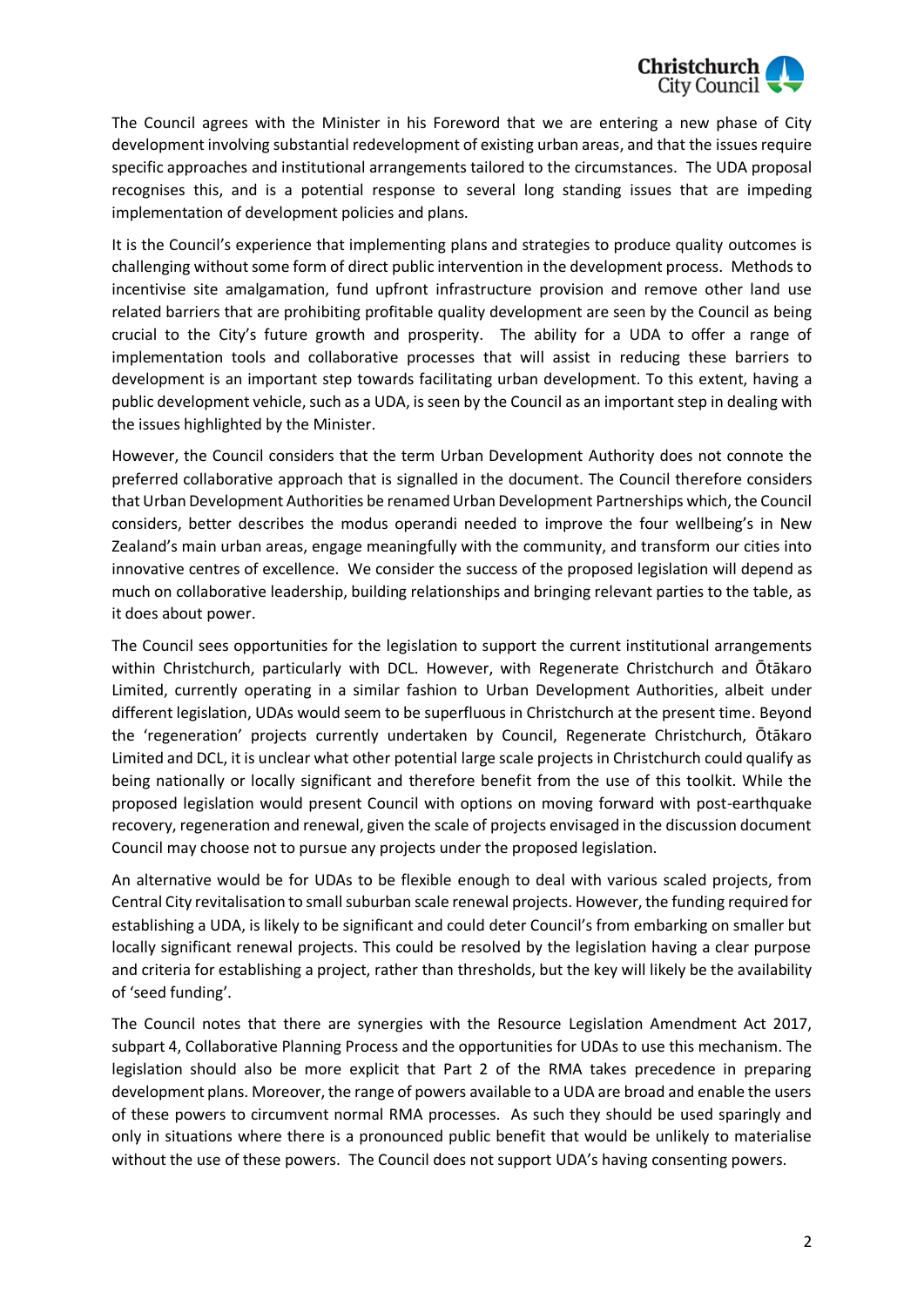

Section 8 (Funding and Financing) misses the key factor in initiating development – risk. More information is needed on how to reduce the exposure of local authorities to the impacts of changing financial conditions to the rate of development. The UDA and its powers should not be applied in isolation from other implementation instruments and incentives, including tax and other fiscal instruments at Central Government's disposal. Moreover, it appears the Council will be funding administration costs for the UDA and further clarification is needed on some of the funding and financing proposals outlined in Section 8.

While there is no mention of natural hazards, there could be scope to address natural hazard issues through a UDA, either as a constraint or as a mitigation measure, particularly where achieving desired outcomes rely on integration and implementation though a range of different statutes and policies.

The establishment phase process is light on fostering integration of Government Agencies who are key service providers in any areas pursuing successful regeneration – Health, Education, Social and Community Services. There needs to be the ability to require them to 'act consistently' with or at least 'consider' an approved Development or Framework Plan within their own Strategic Plans. Any legislation should make it explicit that UDAs should, as a core purpose, be addressing urban social issues that are outside of the ability of the District Plan or local authorities to effectively tackle. Community renewal has an important social component and addressing, for example, housing issues in the absence of concomitant social initiatives will be ineffective in dealing with problems at the community level. UDAs will need Central Government support to influence SOEs, its social agencies and other government and quasi government agencies so that their collective resources and priorities converge.

The Council seeks that a UDA is aligned with the overall direction and broad objectives of the regional policy statement and district plan. Further consideration of the community outcomes of the Council, either as part of the criteria or purpose, is necessary for consistent development of a region. The role of regional councils needs to be enhanced, given their wide range of responsibilities under the RMA, LTMA and LGA that influence the natural and built environment in urban areas. There are some outstanding matters to resolve or clarify relating to the extent and content of any assessment and supporting reasoning and analysis to be prepared as part of the plan preparation.

The right of the Council to veto the establishment of a UDA is a critical part of the legislation and the Council will not support any legislation which removed this provision.

The Council asks for wider engagement early (pre-establishment) to provide better transparency and accountability. Furthermore, the strategic objectives for the development plan should not be set before consultation. The assumption that this consultation process also meets the Consultation Test of the Local Government Act also needs to be tested, especially given the territorial authorities, final decision on funding commitments will not be made until after consultation is completed.

Finally, the Council would not support the autonomy of UDAs to undertake certain works such as reclassify, exchange or revoke reserves without appropriate delegations and safeguards.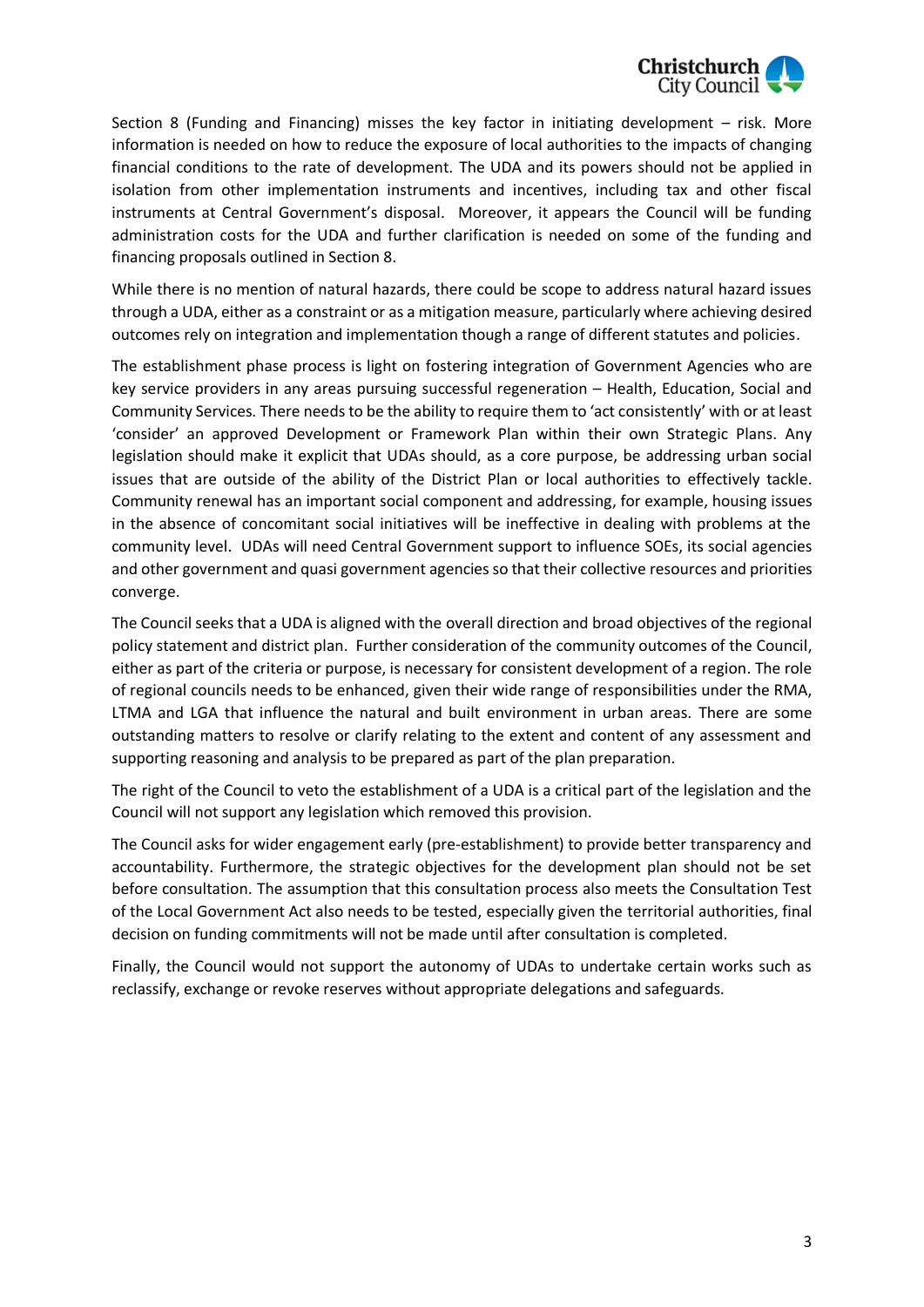

## **3. Conclusion**

Thank you for the opportunity to submit on the discussion document. If you require clarification on the points raised in this submission or additional information, please contact Ivan Thomson, Team Leader, City Planning on 03 941 8813 or email [ivan.thomson@ccc.govt.nz.](mailto:ivan.thomson@ccc.govt.nz)

Yours faithfully

 $K_{t}$ 

LionateBil

**Mayor Chief Executive**

Hon Lianne Dalziel **Hon Lianne Dalziel** Dr Karleen Edwards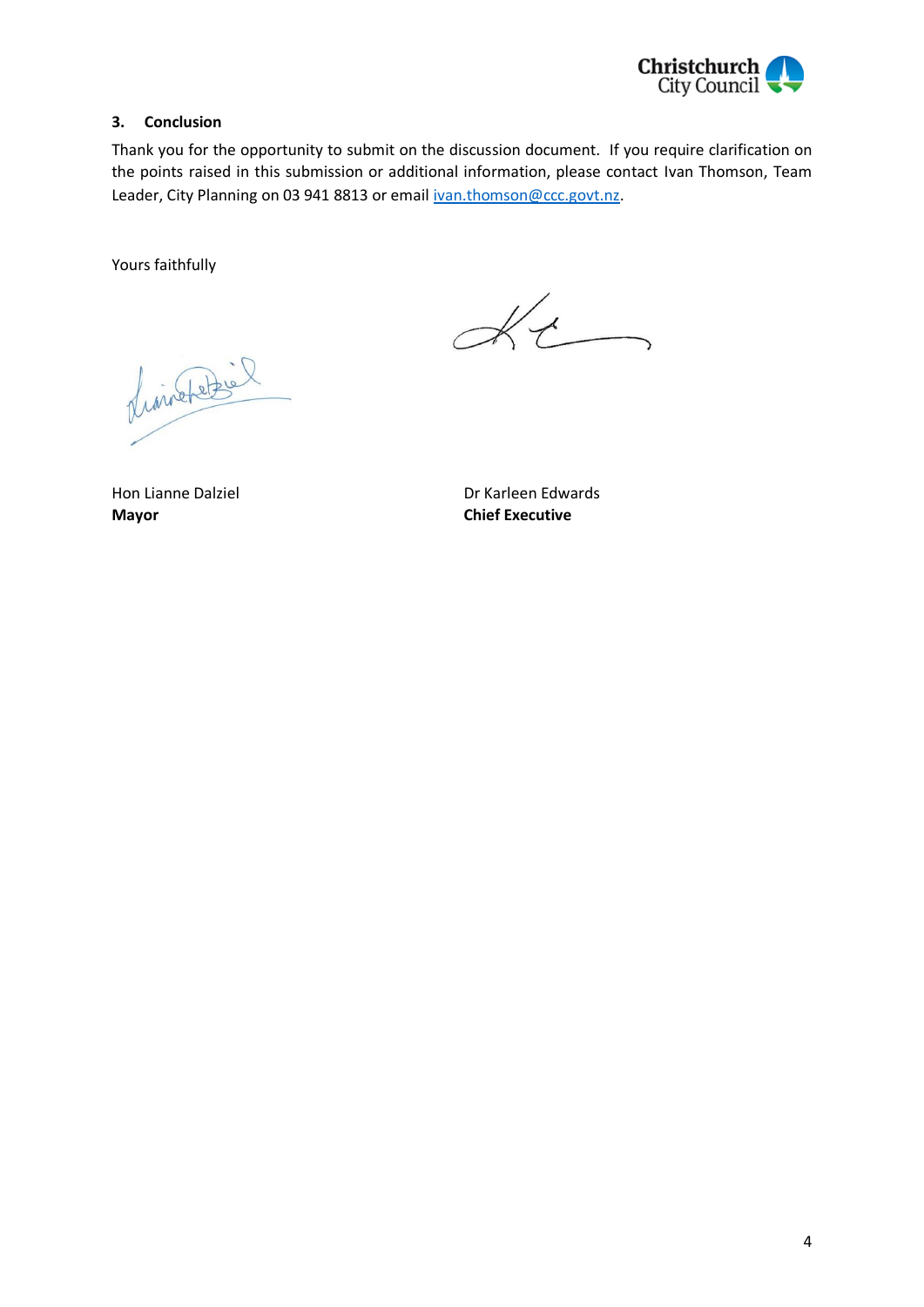

# **ATTACHMENT A**

# Specific submission points

# Proposals: Framework – Core components (Proposal 1 – 10)

The Council is generally supportive of the core components of a UDA, especially providing a tool to better enable large scale urban development. The Council supports the role of territorial authorities in working collaboratively with Central Government to determine the key elements of each development project and the powers afforded to each UDA. However, the central-local government relationship needs to be better understood, particularly regarding cost sharing and risk taking.

Clearly a core component is a collaborative relationship, not only between tiers of government, but also with the private and voluntary sectors. Key success factors are leadership and partnership and in recognition of this the Council seeks that the proposed new entity be called Urban Development Partnerships to recognise:

- shared responsibility for outcomes;
- $\bullet$  each partner has something to bring to the table:
- enduring relationships; and
- equal power and power to act.

The Council considers that such an approach will deliver superior outcomes.

The Council recommends that the outcomes sought (e.g. well-designed communities) are more clearly defined as is to how to understand what is 'nationally or locally significant urban development projects' (Proposal 1). Without this, there is a lack of clarity, transparency and ultimately accountability. The Council submits that the objectives of the development project must demonstrate that the project will deliver a public good to the community or wider urban area or both (refer to Proposal 21).

The Discussion Document is silent on whether there will be direct Government funding to establish or otherwise support the project. Access to a facility such as the \$1 billion dollar interest free loan for infrastructure would provide Councils with more confidence entering into the project, provided it did not add to the Council's debt.

## Proposals: Framework – Scope (Proposal 11 – 14)

The definition of 'urban' should be based on the urban boundaries in a Regional Policy Statement (RPS) or district plan. Land outside of a defined urban area could undermine the land use pattern established within an RPS. The focus should be to overcome the impediments to planned greenfield that has been the subject of a robust Section 32 (RMA) analysis such as fragmented rural ownership, lack of servicing capacity and difficult ground and contamination conditions.

The Council supports the present wording of Proposal 14 which excludes private developers becoming UDA's.

#### Proposals: Framework – Application (Proposal 15 – 20)

Proposal 18 mentions commercial and business projects, although there is a lack of discussion of these within the document. Such developments should focus on cleaning up contaminated and redundant sites and converting them into modern well serviced areas that generate employment, mixed use, or housing.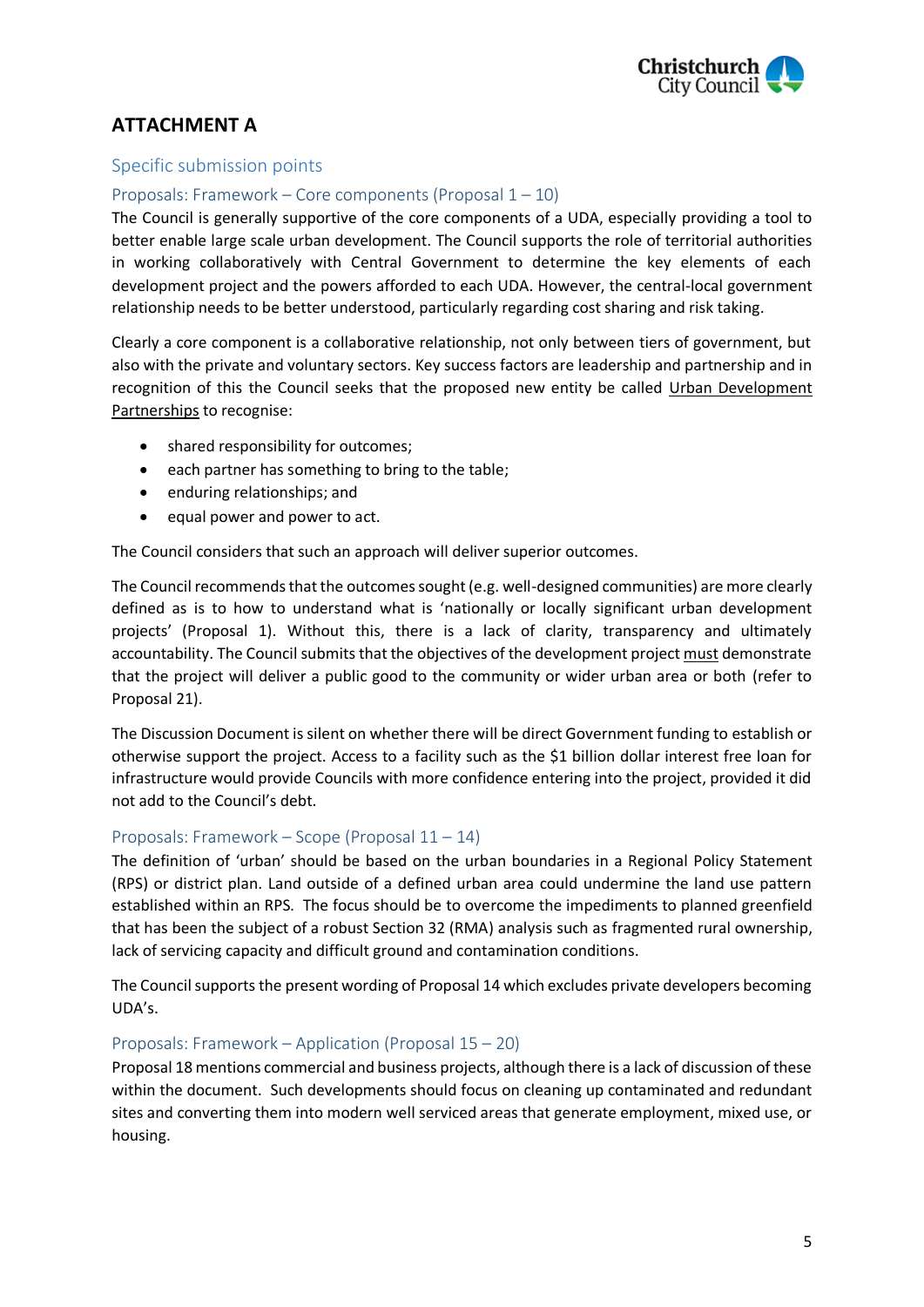

The Council generally supports proposals 19 and 20 particularly 'acute housing need' or/and high deprivation. The Council suggests that the framework include more explicit references to affordable housing. However terms like 'acute housing need' 'standalone infrastructure projects' and 'fragmented land ownership' and 'underutilised residential neighbourhood' could be open to interpretation or broad enough to apply to any residential land. These terms need to be qualified if possible.

UDAs using land use development tools by themselves are not a panacea for solving urban social issues. They need to be complemented by social development initiatives e.g. around education, drug rehabilitation as well as employment. The Southern Initiative in Auckland could be a possible model.

#### Proposal: Framework – Benefits (Proposal 21) – Securing public good outcomes.

This is supported. It is essential that the strategic objectives for a development project should include delivery of public good outcomes – otherwise there is no direct public benefit from their establishment.

### Proposals: Processes – Establishment stage (Proposal 22 – 33)

The initial assessment process may identify projects that, while not requiring access to the full suite of potential UDA powers, still have merit through providing explicit leadership, better collaboration and shared funding between central agencies and local government. The Council supports this 'horses for courses' approach to using the powers available.

The proposed process does not include adequate communication with all affected residents at the establishment of the project, just public landholders. Potentially, the first stage of directly affected residents involvement or knowledge of a project would be at the pre establishment consultation stage along with the general public. Further, there is a likelihood that by this stage in the process, that consultation could be viewed as tokenistic as key parts of the project already started. There should not be any presumption in the legislation that the proposal will proceed to the development plan stage, particularly since there are no appeals on the decision to formally establish the project.

A concern for the Council is the upfront cost on the Territorial Authority in undertaking an initial assessment of every UDA proposal (outlined in Proposal 23), especially considering the scale of developments intended. Further, as this is when the TA can 'effectively veto' a proposal, the Council will need to be assured of the benefit of the development. The establishment of a cost-sharing arrangement would assist in assuring the TA can be confident of the assessment.

#### Proposals: Processes – Development plan stage (Proposal 34 – 39)

There appears to be no requirement for a fully reasoned justification or evaluation of options akin to a Section 32 assessment under the RMA. This should start at the establishment stage with an assessment of alternatives and carry on through to the development plan stage with an assessment of land use options. It is noted that some of this is intended to be in the development plan itself, but the Council suggests it be a separate supporting document.

#### Proposals: Processes – Contents of the development plan (Proposal 40)

As stated elsewhere in the submission the strategic objectives for the projects should not be inconsistent with other relevant statutory documents. Part 2 of the RMA should retain primacy.

## Proposals: Processes – Objections (Proposal 41 – 42)

It is suggested that the decision on whether or not to hear submissions is made at the establishment stage so it is built into timeframes, and submitters know in advance whether they will have a chance to speak in support of their submissions.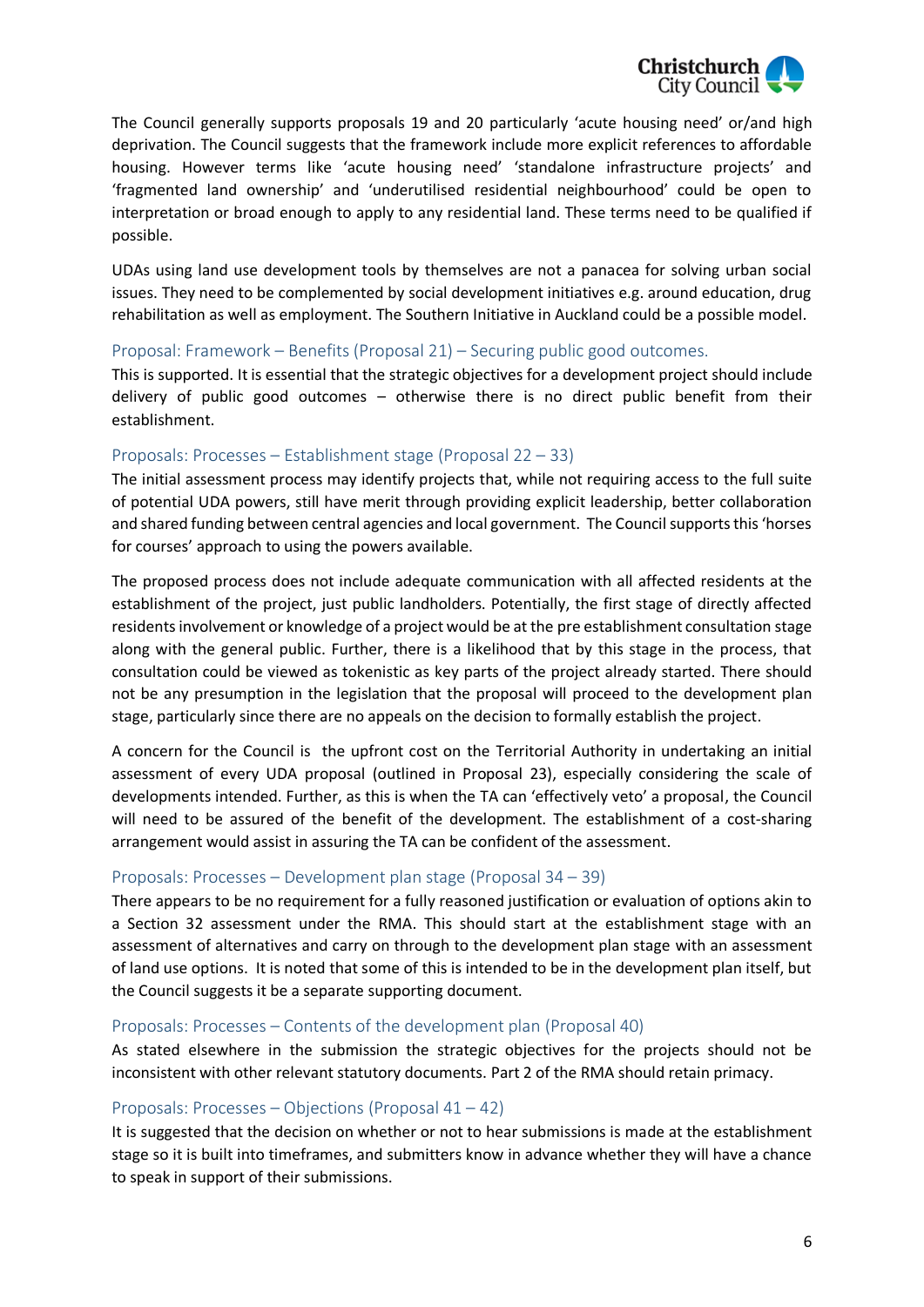

# Proposals: Processes – Approval of the development plan (Proposal 43 – 48)

While there is merit for the process to have a final approval, it could be a lot of work throughout the whole proposed process only for it to be turned down by the Minister. The risk of this could be reduced if there is an additional clause 44(e) whereby the Minister can refer the Plan back to the Commissioner to reconsider specific matters.

#### Proposals: Processes – Role of territorial authorities (Proposal 50 – 54)

With regards to Proposal 51, and stated previously, it is the Council not the Mayor that has the delegated responsibility to approve consultation. The Council specifically supports Proposal 50.

## Proposals: Processes – Role of regional councils (Proposal 55)

It is suggested that agreement must be sought from the regional council on matters of regional significance.

## Proposals: Urban development authorities – Organisational form (Proposal 56 – 61)

The establishment of a UDA could involve significant cost to acquire the people with the right skills and this could be over burdensome to establishing project specific UDA's. There needs to be a fund available that a new UDA could access to secure initial funding that can be re-paid once the project is underway.

The Council is concerned of the effect of multiple UDA's (or one UDA with multiple projects) operating within the city over a long time essentially running parallel to the territorial authority with different objectives.

As noted, the Council suggests that Urban Development Authority's be renamed Urban Development Partnerships. This better encapsulates the collaboration between local and central government agencies and working with the public.

Proposal 60 states that territorial authorities are eligible to become a UDA, however it is unclear how it is a 'majority publicly controlled entity that 'will have a board of directors' (P39).

#### Proposal: Urban development authorities – Objectives (Proposal 62)

The Council requests a third Objective: to act in the public interest.

# Proposals: Urban development authorities – Accountability and monitoring (Proposal 63 – 64) The Council seeks more information regarding what is the course of action is should a UDA not be meeting its objective. Also, more information is needed regarding what the requirement, including timeframes, of the monitoring. There will need to be significant funding and power given to monitor and enforce compliance with the development plans.

# Proposals: Urban development authorities – Disestablishment (Proposal 69 – 71)

It is unclear within Proposal 71 who carries the loss when a UDA becomes financially unviable or does not achieve its purpose.

#### Proposals: Land assembly – Market based negotiations (Proposal 72 – 74)

It should be made clear that the UDA should not be able to purchase land before the development plan is prepared as it is unknown what the land is required for, and it would seem unethical.

#### Proposals: Land assembly – Compulsory acquisition (Proposal 75 – 81)

Acquisition powers if needed are justified to achieve clearly defined strategic objectives of a social nature such as social and affordable housing requirements. Whether acquired voluntarily or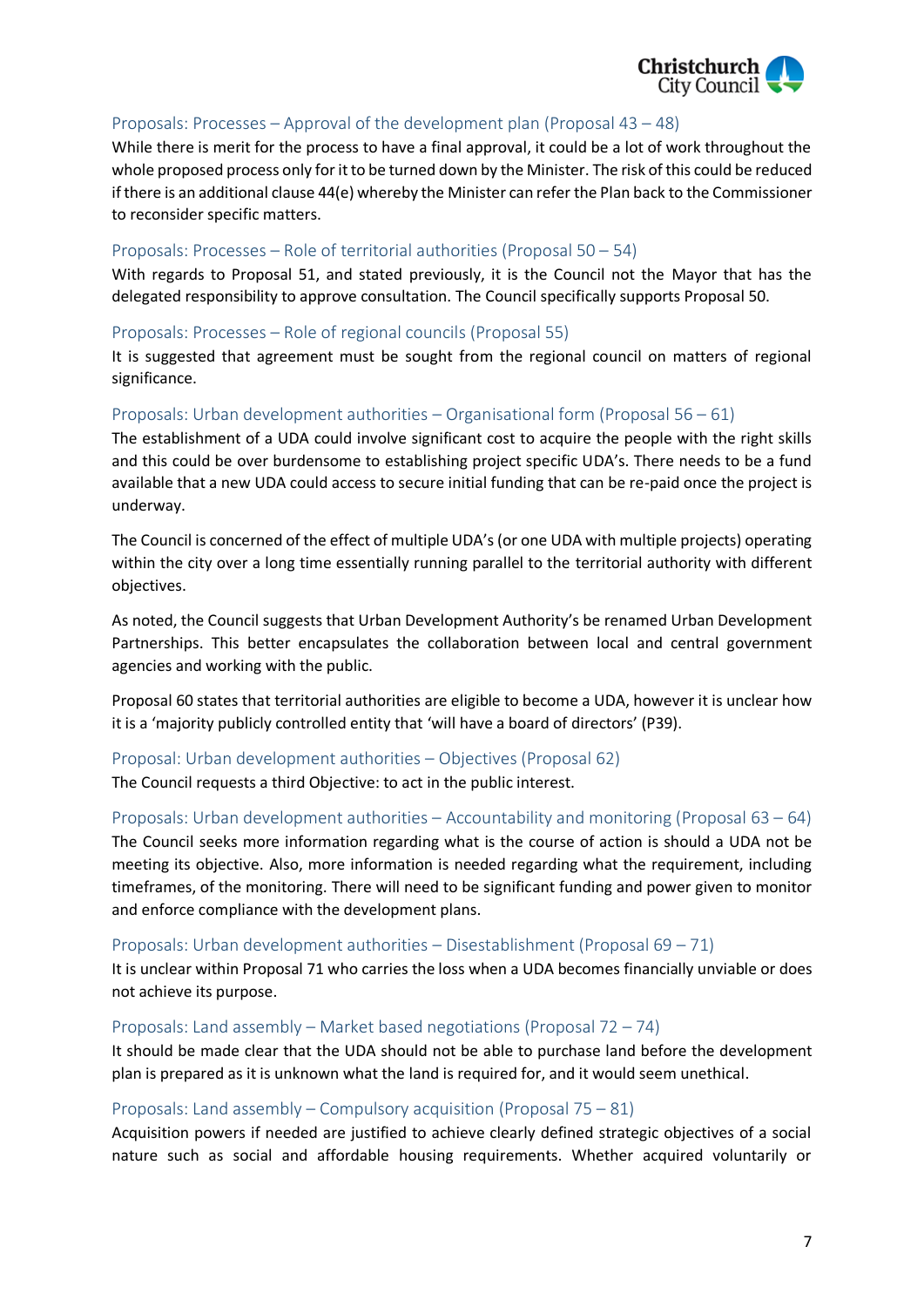

compulsorily, public land owned by a UDA should be treated as a long term investment to achieve a range of housing and other community outcomes.

### Proposal: Land assembly – Value of compensation (Proposal 82)

Proposal 82 is supported. This is a key principle in capturing value uplift for housing developments that result from higher density zoning or more housing than before, especially in achieving social and affordable housing objectives. Further, by purchasing land at underlying use value it can potentially encourage more diverse forms of ownership, e.g. shared equity housing. However care is needed (see the Council's comment of Proposal 72-74 above).

#### Proposals: Land assembly – Assembling public land (Proposal 83 – 84)

The Council seeks more involvement in early phases with stakeholders and directly affected people.

#### Proposals: Reserves – General matters (Proposal 89 – 91)

The Council seeks that public consultation regarding uplifting or exchanging reserves be more explicit. It is unclear whether this process removes consultation or consolidates consultation into one process. The Reserves Act 1977 has specific consultative procedures that should be included or the appropriate consultation in the process identified as such.

The Council conditionally supports the exchange of Council administered reserves as long as the Council maintains its veto provision, otherwise it appears that Central Government could potentially be the proponent and decision-maker on a development project which includes an exchange or revocation of land administered by Council.

#### Proposals: Reserves – Other matters (Proposal 92 – 93)

The Council provisionally supports reserve exchange if it continues to meet the Section 15(1) of the Reserves Act, which must provide for at a minimum the same purpose and values as the original reserve.

#### Proposals: Reserves – Other matters (Proposal 95 – 96)

The Council agrees that there may be instances where reserves established in the past may no longer retain their original function, have little foreseeable future value, and are not located to provide a community resource. In these any possibly other situations revocations and exchanges could be appropriate,

#### Proposals: Planning, land use and consenting – Decision-making considerations (Proposal 97)

The hierarchy of considerations seem logical if an urban development authority is in place. It is however silent on notification provisions. This section overstates the impact of planning on development feasibility.

Depending on the scale, the development plan will replace the land use zone in the district plan. If there are new objectives these should be achieving part 2 of the RMA and, a stated above, there needs to be a Section 32 type assessment on how they do this. Further, all projects should have regard for the objectives and policies within a regional policy statement.

# Proposals: Planning, land use and consenting – Role of existing RMA instruments and entities (Proposal 98 – 100)

The role of a UDA should fit with the objectives of a regional policy statement and the district plan; i.e. the strategic directions of the project need to give effect to the district plan objectives.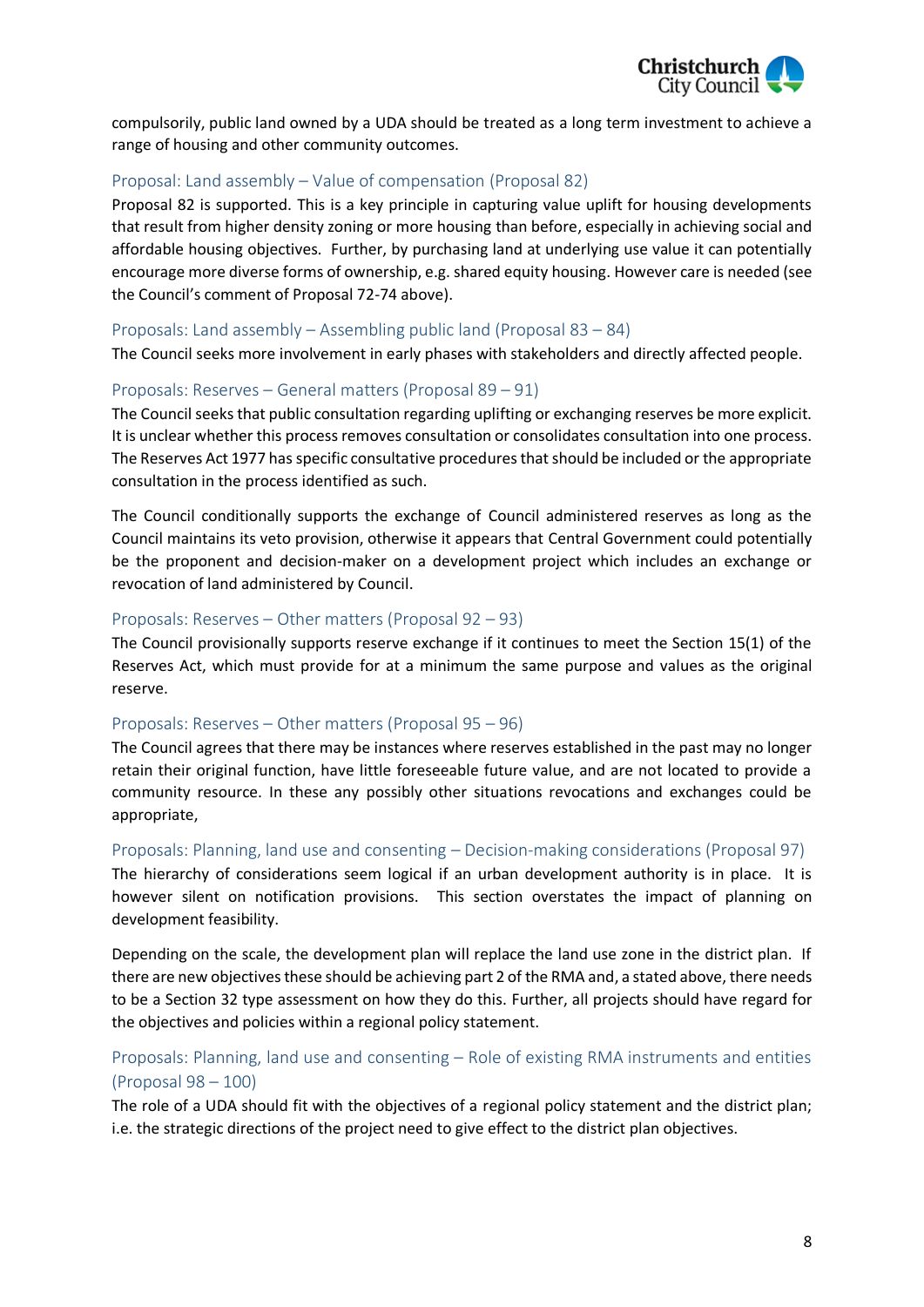

There are quite a few logistical challenges with consenting powers being given to a UDA such as electronic databases etc. These records are needed for LIMs. There is also an interrelationship with building consents where there is cross referencing of plans. There may also be issues around the independence role of the UDA approving consents. At the end of the day it shouldn't matter who the consenting authority is, what is important is the framework in place and if that is right the correct decision should follow.

With regards to Proposal 99, the Council considers that a UDA should not take priority over the surrounding planning context, but accepts that integration is necessary- any review of the planning context will recognise the UDA area.

It seems sensible to retain this veto power during that period otherwise there could be positioning by parties.

# Proposals: Planning, land use and consenting – Consenting and enforcement (Proposal 105 – 107)

The Council conditionally supports the hierarchy as long as the development of strategic objectives has given regard to the RMA. With respect to Proposal 106 (c), it has narrowed the sections of the RMA to 104-107 and it is a little unclear how other sections of the RMA apply. For example, is section 108 relevant, are sections 125-128 relevant?

# Proposals: Planning, land use and consenting – Activities included in the development plan (Process A) (Proposal 108)

The Council generally supports this process as the activities are provided for, so the process is more streamlined. This, however, relies critically on robust provisions in the development.

The timeframes identified are shorter than the standard RMA timeframes, however if the right framework is established these will not be an issue.

Proposal 108 (f) is unclear as to what regulations would apply.

(j) Third party appeal rights curbed. Only recourse is judicial review. Normally the case for nonnotified consents but seems there is no right of appeal on notified consents.

# Proposals: Planning, land use and consenting – Activities not included in the development plan (Process B) (Proposal 109)

The Council is generally supportive of this process, however an application of an activity not provided for does not provide a process for breaches in standards e.g. height, and how an assessment can be made.

# Proposals: Infrastructure – Independent method for providing infrastructure (Proposal 119 – 122)

The Council disagrees with Proposal 119 as the UDA will only have visibility of its own needs and not the needs of the rest of the city and their relative priorities. Giving the UDA the power to require local authorities to deliver infrastructure earlier would undermine the role of the Council in undertaking city-wide planning and optimisation of infrastructure projects for growth, and could lead to the inefficient provision of infrastructure. The UDA should at most be able to require the local authority to provide adequate trunk infrastructure capacity for its development. The UDA should not have the power to be specific on how to achieve the outcome.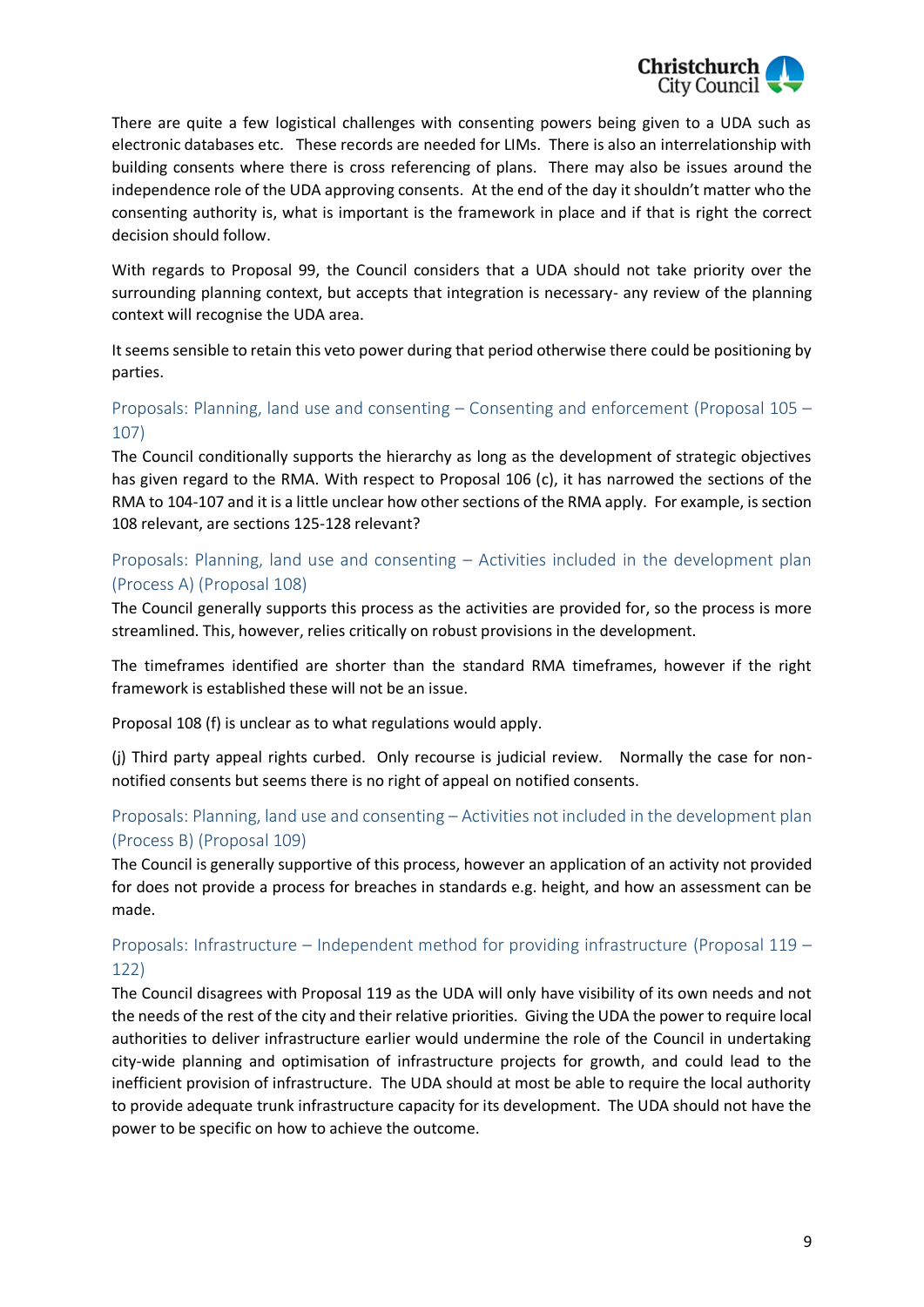

The Council thinks that territorial authorities should continue to be responsible for constructing the trunk infrastructure to which the development will connect, otherwise several risks arise. These include an uncoordinated approach across the infrastructure renewal and upgrade portfolio (e.g. water supply upgrades on a street not being coordinated with pavement renewal), infrastructure being built which does not meet Council's design standards and specifications, and poor connectivity with existing infrastructure (e.g. if a standalone water supply scheme was built to service the development). It may also result in a loss of economy of scale. All of these could result in increased development costs and poor quality infrastructure outcomes.

The Council therefore recommends an alternative approach which mirrors the current approach for providing infrastructure for new developments. In this case, the developer is responsible for constructing the local infrastructure within the development footprint, in accordance with Council's design standards and specifications. The infrastructure is then vested in Council which is then responsible for operating and maintaining the infrastructure.

The Council disagrees with Proposal 120 as it could have far reaching implications on the Council's overall development plan for the city as well as on its long-term infrastructure plans, should land be earmarked which has otherwise been assigned. It could potentially contradict the strategic direction as dictated by long-term planning (e.g. decentralisation vs centralization), and it could have a negative impact on levels of service and on other public utilities.

The Council agrees with the intent of Proposal 122, as it goes some way to addressing concerns about the quality of trunk infrastructure built by the UDA. However, the Council is of the strong view that it should not be limited to state highways and railways, but should be expanded to include all trunk infrastructure (roads, water supply, wastewater and stormwater), otherwise there is a risk that the infrastructure will not be built to Council's design standards and specifications. The Council proposes the following wording:

*122. Prior to exercising any powers relating to state highways, or railways, roads, water supply, wastewater and stormwater the prior agreement of the relevant territorial authority, government agencies and/or road controlling authorities is required regarding the proposed infrastructure location, design, construction standards, levels of service, operating implications and connections to existing systems.*

This concern is not sufficiently addressed by Proposal 125, which only requires the UDA to consult and collaborate with the territorial authority about the proposed infrastructure location, system performance requirements, construction and quality standards, levels of service, operating implications and connections to existing systems.

## Proposals: Infrastructure – Link with local government planning (Proposal 123 – 124)

The Council strongly opposes the proposed power of the UDA under Proposal 123(a) to require a territorial authority to amend its Long Term Plan to provide infrastructure at a time to suit the UDA's development. This could pose significant financial risks to the Council. Due to funding constraints there is a limit to the capital expenditure the Council can undertake each year, and the Council is already close to that limit each year. If the Council is directed by the UDA to undertake additional capital works sooner than planned, this could mean the Council has to defer other capital projects to achieve this, which could have significant consequences that the UDA was unaware of.

An alternative approach would be for the UDA to enter into a Private Developer Agreement with the Council, which could include the UDA funding any required infrastructure upgrades beyond its development, with these upgrades being delivered by the Council. Another alternative would be for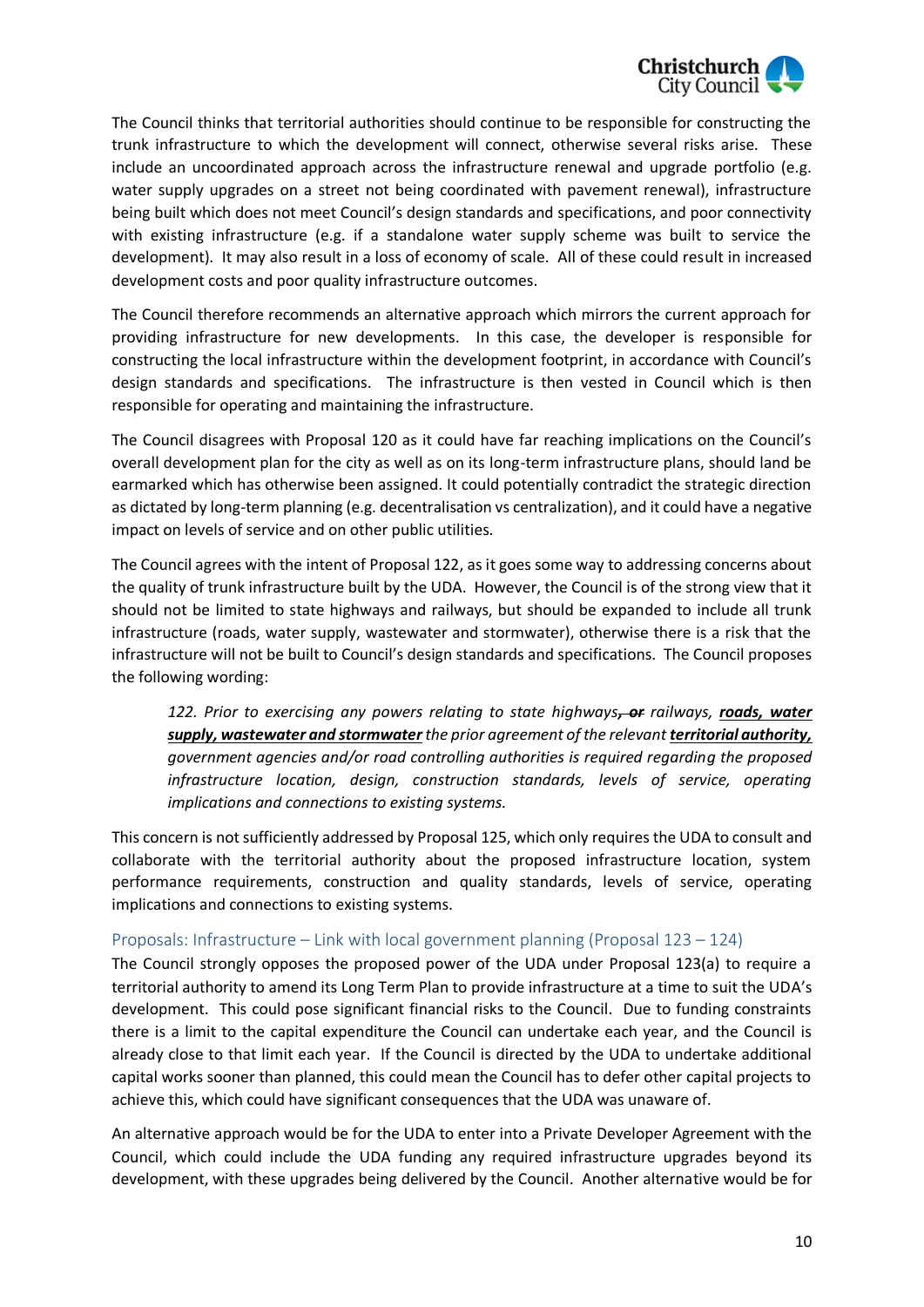

the government to provide an infrastructure grant to the Council to provide infrastructure to support the development.

The Council also opposes Proposal 124 requiring a territorial authority to amend its bylaws. A significant amount of effort and public consultation goes into the creation of the bylaws, and the UDA may be unaware of the background or the reasons for particular aspects of the bylaws, and changing these could result in significant negative consequences, for example non-compliance with discharge consents held by the Council, increased public health risk, increased safety risks and poor long term outcomes for infrastructure (e.g. difficult to maintain and operate). The Council requests that this proposal is not pursued. If the proposal is carried through to the legislation, the exclusions should be extended to include water, wastewater and stormwater bylaws.

### Proposals: Infrastructure – Performance requirements and standards (Proposal 125 – 126)

While the Council supports the requirement for the UDA to consult and collaborate with the territorial authority about infrastructure, it is of the strong view that this does not go far enough, as this could result in the UDA not incorporating any of the feedback provided by the Council, and could result in substandard infrastructure outcomes over which the Council has no control. However, this concern is addressed if the wording changes suggested to Proposal 122 are adopted.

The Council agrees with the intent of Proposal 126 but is of the view that it does not go far enough. This concern is addressed if the wording changes suggested to Proposal 122 are adopted.

### Proposals: Infrastructure – Winding-up the development project (Proposal 127 – 131)

The Council can see no advantage in the UDA passing on debt associated with assets being vested in the Council. The cost of providing local infrastructure within the development area should be recovered by the UDA through the sale of properties within the development, then the infrastructure vested in the Council at no cost to the Council. Otherwise the financial burden of a failed or poorly performing development could be carried by the Council rather than the UDA. Should the receiving organization not agree to receive the assets, severe governance and institutional challenges could arise. The Council requests Proposal 127 is deleted.

Nor can the Council can see no advantage in the UDA being responsible for ongoing operations and maintenance of infrastructure, and this could result in variable levels of service across the city, potential regulatory non-compliance (e.g. with the Drinking Water Standards for NZ) and increased costs through lack of economy of scale.

#### Proposals: Funding and financing – General matters (Proposal 132 – 135)

There could be significant pre-development costs associated with initiating and establishing a project. An urban development fund for scoping and assessing initial projects may be beneficial. As the UDA allows for efficiency in process and collection of funding, are these cost saving reduction passed on to the public or part of the developers profit?

The key proposals in terms of a UDA's ability to raise revenue, transact land, receive grants, recover costs, and borrow are quite extensive but need to be tested against the minimum scale of investment and development required to justify the proposed infrastructure and development levies. The availability and cost of such debt and equity funding may be prohibitive in the absence of Crown and/or territorial authorities'' guarantees. The Council suggests that each project's financial viability, including any required Crown or territorial authority guarantee or similar support, should be detailed and assessed during the Project Establishment phase, while both parties have effective veto rights, not during development planning.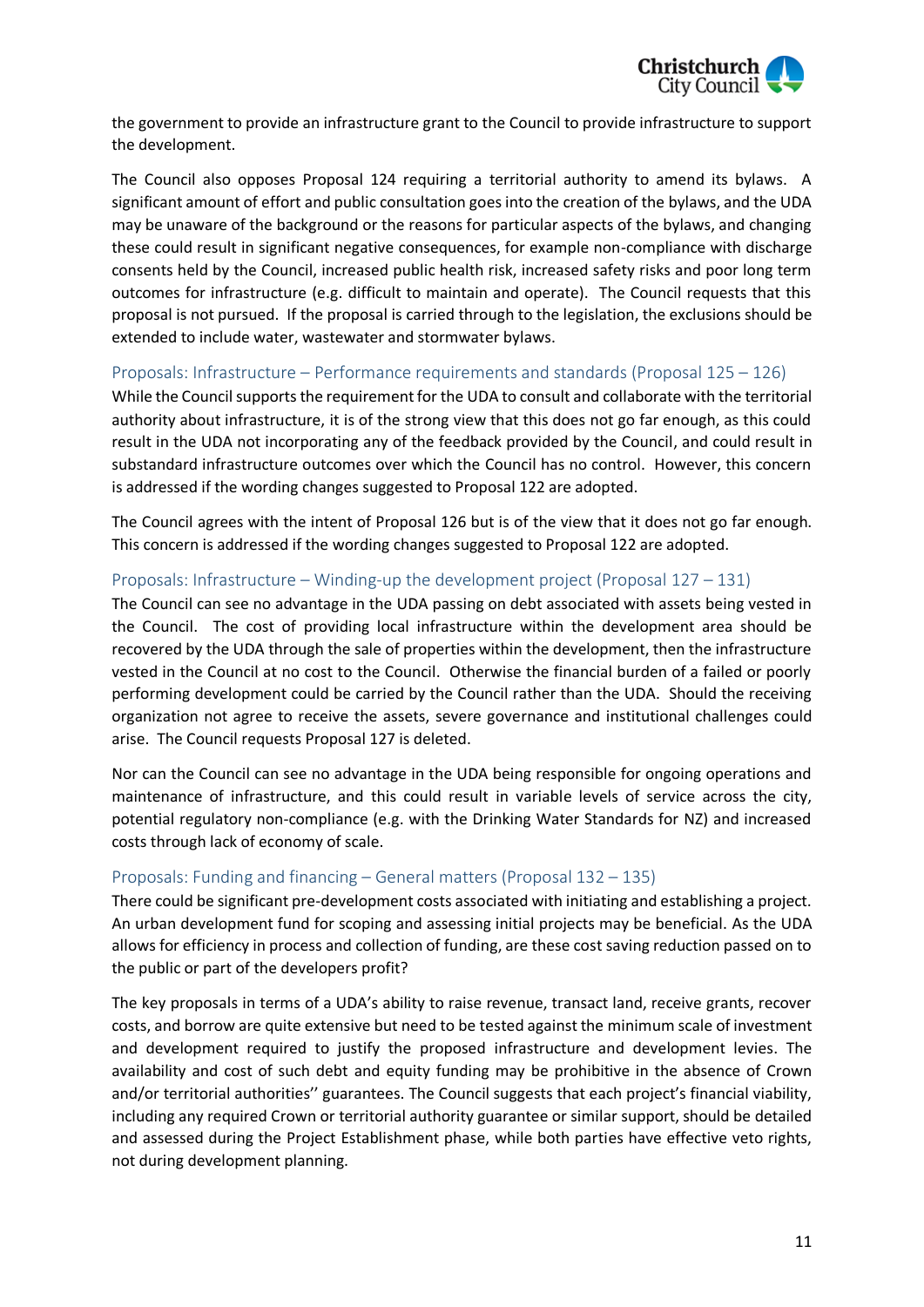

Further, the timing of revenue receipts can differ significantly between rates charges (which are collected immediately after being set) and development contributions (which are only collected if and when future development actually happens). The potentially longer time-frame for cost-recovery through the latter may be incompatible with the essentially temporary nature of UDA vehicles.

The Discussion Document implicitly assumes that the proposal, assessment, and development of potential projects through to the completion of the Establishment phase (i.e. the empowerment of the UDA through an Order in Council) will be part of the normal business activity of the Crown and relevant territorial authority. Although not an unreasonable assumption, there is a risk that future projects may be delayed or rejected through inadequate 'BAU' capacity unless addressed jointly in the annual budgets of the territorial authority and relevant Crown agencies.

It is being proposed to use potentially both development contributions and targeted infrastructure charges to recover the cost of infrastructure development. The Project Establishment phase could in principle define the appropriate balance between these two mechanisms, but an unhelpful lack of clarity would remain until actual charges are calculated in the Project Development stage.

The collection of development contributions under Part 8 (sub-part 5) of the Local Government Act 2002, using a Development Contributions Policy is relatively complex and labour-intensive to maintain. The UDA would require a new and preferably more straightforward mechanism to improve efficiency, but any reduction in the complexity of the calculation and/or the objection rights of the developer may serve to discount the potential sale price of UDA land in a way that simply off-sets the development contribution revenue stream. Consideration should be given to eliminating development contributions as a source of funding for the UDA, on the grounds that most land in the UDA area is likely to be owned by the UDA at some point, and the relationship between sales price and DC charges is sufficiently close that the existence of a development contribution mechanism is unlikely to deliver significant additional infrastructure funding.

# Proposals: Funding and financing – Collecting targeted infrastructure charges (Proposal 136 – 139)

It is assumed that these charges will be collected under the Local Government (Rating) Act 2002 and will therefore affect the territorial authority's benchmark ratios monitored by the Crown. However, the Discussion Document indicates that they will not be specified until the Development Plan stage, meaning that this portion of rates revenue is controlled by the UDA rather than the territorial authority. However, it is unclear whether these charges will be payable only within the UDA area (Proposal 133) or also by some properties outside this area (page 87). The Council suggests that these targeted infrastructure charges should be explicitly excluded from territorial authority rates when calculating Crown benchmark ratios.

It is unclear whether these charges should be in addition to all territorial authority rates for which properties within the UDA area are normally liable, not just the General Rates (Proposal 137). The Council suggests that properties within the UDA area should remain liable for all of the territorial authority's normal rates (including any Targeted Rates), unless infrastructure changes by the UDA make them no longer liable under the territorial authority's existing Funding Impact Statement.

The intention to apply the new charges "for the lifetime of the new infrastructure assets" (Proposal 137) implies a timeframe significantly longer than the likely life of the UDA. The implicit assumption is that the new assets will at some point be vested to the territorial authority along with potentially significant targeted charges revenue and UDA debt. This implicit assumption should be made more explicit.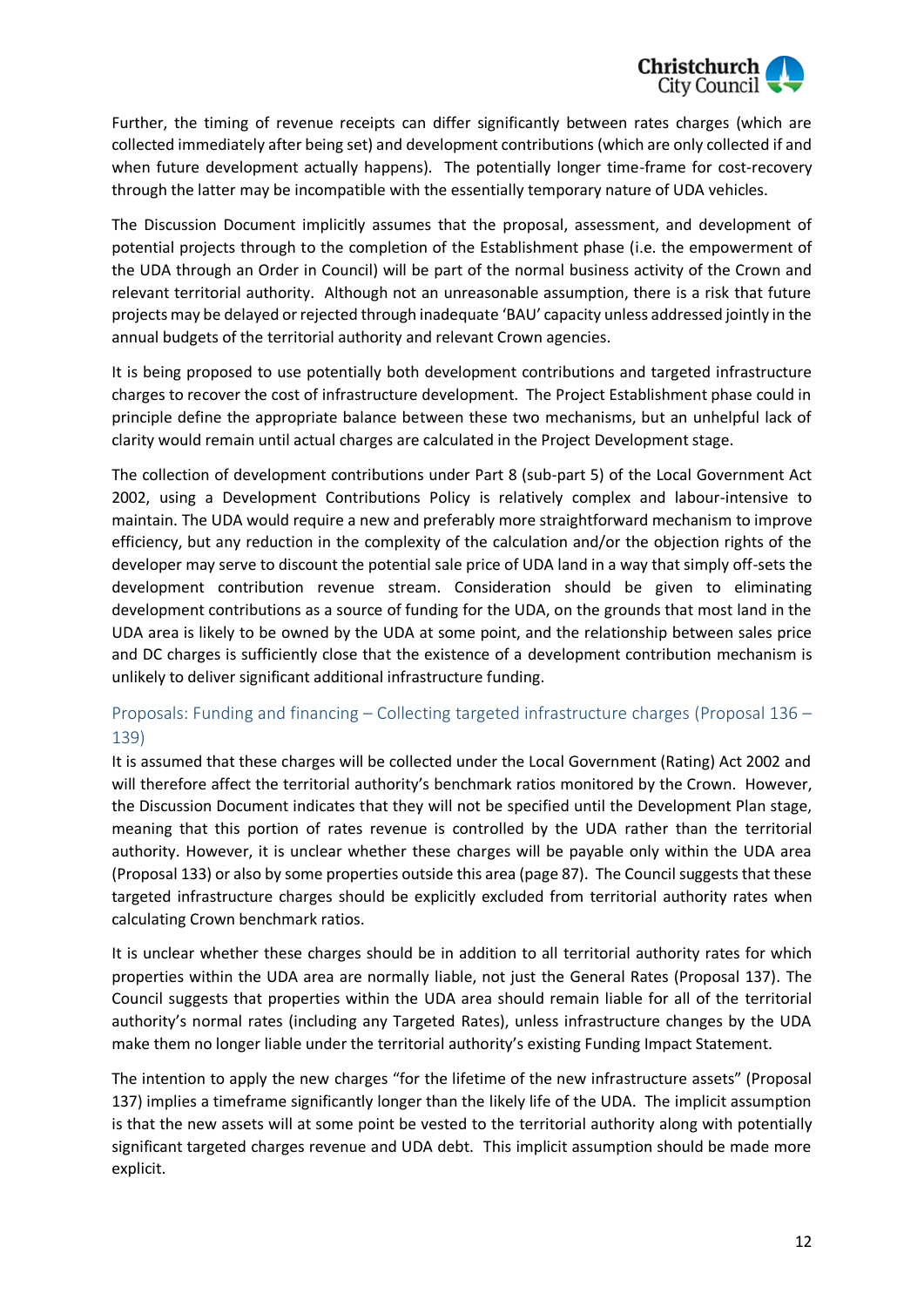

The extent to which the territorial authority is projected to accept transfer of debt liabilities and targeted charges revenue upon project completion should be stipulated at the Project Establishment phase (i.e. in the Order in Council) to allow the TA to still veto a proposal.

# Proposals: Funding and financing – Collecting targeted infrastructure charges (Proposal 136 – 139)

The requirement for the territorial authority to part-fund any UDA infrastructure that provides benefit to areas outside the UDA is reasonable, provided that it does not result in uncontrolled and/or undesirable liabilities to ratepayers outside the UDA area – in particular, the level of service provided by UDA investment should be consistent with the level that the territorial authority and its ratepayers are prepared to pay for.

It is unclear why properties within the UDA area should not be liable for territorial authority development contributions in the same way as any other property, provided that the catchments applied to a Development Contribution Policy are adequate (e.g. territorial authority determines that flood protection investment is of District-wide benefit); and conversely, if the UDA proposal includes independent local assets (e.g. sewage treatment and disposal) then the area should be a catchment within the Development contribution Policy which is not liable for (e.g. sewage-related) development contributions.

Further, the Local Government Act contains specific provision relating to Developer Agreements where a large development is to include significant levels of infrastructure (including where such investment affects areas outside the development boundary). It seems preferable to rely on this existing legislation rather than creating potentially confusing and/or contentious new legislation – the degree of collaborative planning between the territorial authority and the UDA would be similar in either case.

# Section 10: Other matters

# A. Criteria or thresholds for selecting urban development projects

The Council recommends a 'principle-based criteria in the proposed legislation that is based on its purpose and the definition of urban development'. The key principles should be identified by the territorial authorities and a case made for the project. Each project should be evaluated on a case by case basis, and recognise the effect of the urban development impact within local, regional and national context. The criteria should give direction on, as a minimum, anticipated urban design, economic, housing, community/neighbourhood, sustainability, commercial and financial outcomes.

# B. The role of territorial authorities

With recourse to negotiation and mediation it is likely that an urban development project proposal could reach a consensus where a veto power would have to be used. A territorial authority, in undertaking to fairly and inclusively represent the community, would seek to agree urban development projects that strike the right balance between enabling expedient development and aligning with the views of the community.

Prescribing the circumstances in which territorial authorities may negotiate will limit the extent to which the views of the community may be taken into account. Given the proposal to transfer much of the decision making power to UDAs, it is critical that territorial authorities retain the ability to consider all aspects of a proposed urban development project before this transfer occurs.